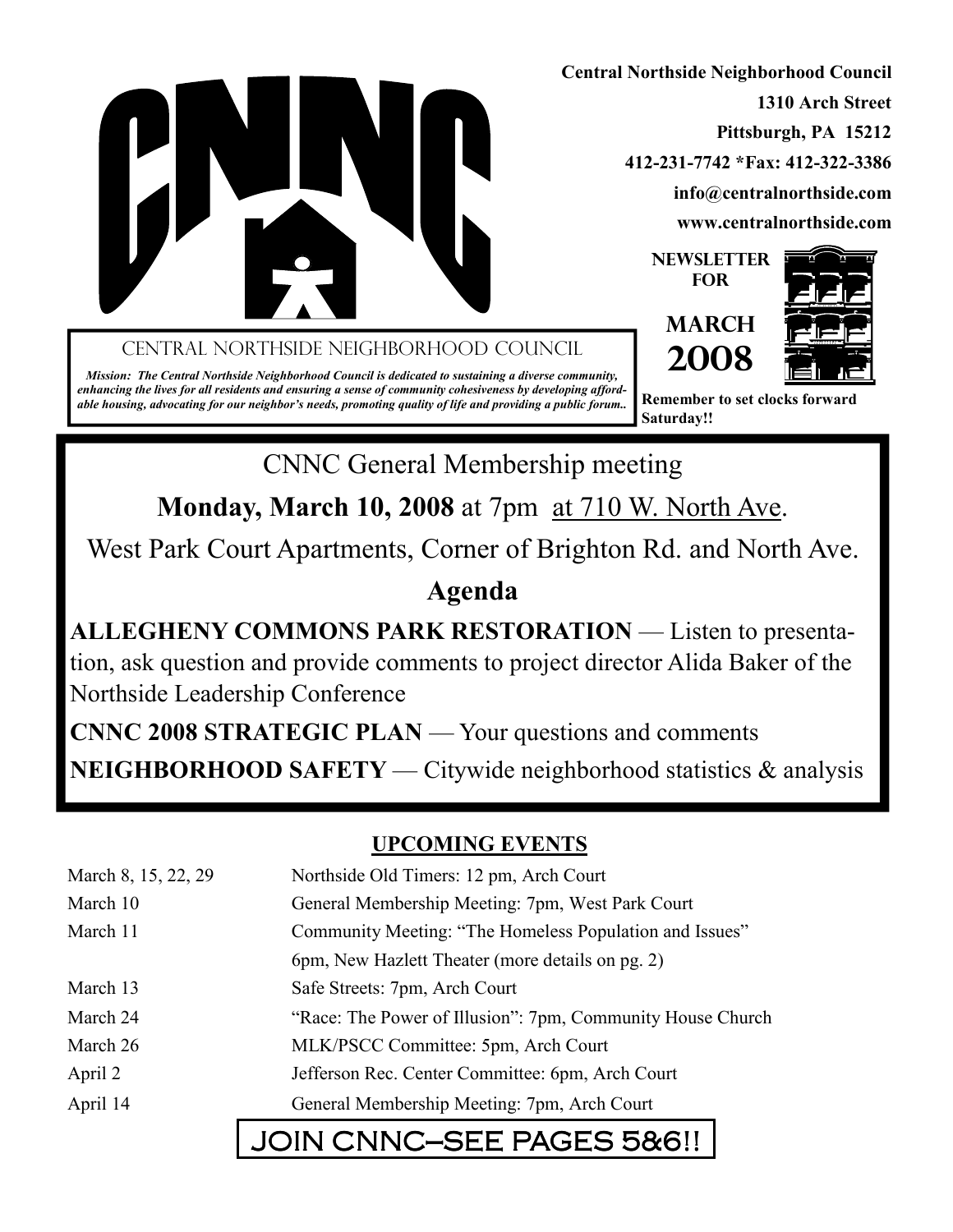## . . . a n n o u n c e m e n t s . . . a n n o u n c e m e n t s . . . a n n o

| Pittsburgh Symphony Partnership<br>The CNNC is pleased to announce its partner-<br>ship with the Pittsburgh Symphony Orchestra.<br>The PSO will perform in the 5th Annual Commu-<br>nity Partners Concern on June 26, 2008. Spe-<br>cial guest will be recording artist, Issac Hayes.<br>Proceeds to the concerts will go to local non-<br>profit organizations. Tickets are currently on sale<br>at www.pittsburghsymphony.org, and ticket<br>prices range from \$21.50 - \$112.50. Simply en-<br>ter promotional code 6646 to ensure that the<br>CNNC receives the proceeds of your ticket.<br>Thanks and enjoy the show! | <b>Kosovo Connection</b><br>Did you know that simple act of picking up a piece of litter and plac-<br>ing it in an appropriate receptacle can influence someone almost<br>5000 miles away? I wouldn't have believed it but it's true.<br>This year in conjunction with our Earth Day Clean Up day on Satur-<br>day, April 19, 10am, a film crew from Kosovo will be documenting<br>our "Redd Up" efforts here in Pittsburgh. Apparently there is a huge<br>litter problem in Kosovo although it is hard for me to believe that it<br>could be worse than the problem we have here. During that day, the<br>crew will be filming in Greenfield, Central Northside, the Hill Dis-<br>trict, and Mt. Washington. It should prove to be interesting.<br>As usual, I am hoping to see many volunteers that morning. Coffee,<br>Tea, some kind of breakfast pastry will be provided along with bags<br>and gloves. For the gardeners among us, the remains of last years<br>annuals need to be cleared out, perennials need to be cut back and<br>some shrubs need to be pruned in Mechanic's Retreat and Drover's<br>Repose Parks. |
|-----------------------------------------------------------------------------------------------------------------------------------------------------------------------------------------------------------------------------------------------------------------------------------------------------------------------------------------------------------------------------------------------------------------------------------------------------------------------------------------------------------------------------------------------------------------------------------------------------------------------------|-------------------------------------------------------------------------------------------------------------------------------------------------------------------------------------------------------------------------------------------------------------------------------------------------------------------------------------------------------------------------------------------------------------------------------------------------------------------------------------------------------------------------------------------------------------------------------------------------------------------------------------------------------------------------------------------------------------------------------------------------------------------------------------------------------------------------------------------------------------------------------------------------------------------------------------------------------------------------------------------------------------------------------------------------------------------------------------------------------------------------------|
| <b>YMCA Mentoring Program</b>                                                                                                                                                                                                                                                                                                                                                                                                                                                                                                                                                                                               | <b>Northside Community Meeting</b>                                                                                                                                                                                                                                                                                                                                                                                                                                                                                                                                                                                                                                                                                                                                                                                                                                                                                                                                                                                                                                                                                            |

There is a new mentoring program beginning at the YMCA. The structure of the program will be one adult to one child, meeting once a week, with a focus on helping the child with homework and developing stronger literacy skills, while encouraging them and getting to know them. Please consider being a mentor; your time commitment will be small, but your impact will be great. Contact Kimberly at kwalkenhorst@gmail.com or #412-400-5388.

### Race: The Power of an Illusion

#### 1 WEDNESDAY NIGHT LEFT:

March 26, 7 PM – "The House We Live In"

Coffee and dessert will be served after each showing. Appropriate for children age 10 and up. Childcare available for children under age 10. WHERE: Community House Church, central Northside 120

Parkhurst Street, 15212 (corner of Sandusky and Parkhurst, across from Allegheny General Hospital emergency room entrance)

Sponsored by Community House Presbyterian Church

Information: www.communityhousepittsburgh, or Darlene at drush68877@aol.com

# When: Tuesday, March 11 2008 6pm—7:30pm Where: New Hazlett Theater

6 Allegheny Square East

Councilwoman Tonya Payne will host a Northside Community Meeting regarding the Homeless Population and Issues.

### Guest Panelists

**Commander Catherine McNeilly, Police Zone 1** Guy Costa, Director of Public Works Paul Hochendoner, Pittsburgh Downtown Partnership Vic Walczak, ACLU **MacMcMahon, Community Human Services** Lynne Weber, MLK Safety Zone Partnership Dr. Jim Withers, Operation Safety Net Jane Miller, Mercy Behavioral Health David G. Bugher, Light of Life Rescue Mission Major James La Bossiere, The Salvation Army **Michael Glass, Northside Common Ministries Rick Venezia, Community Human Services**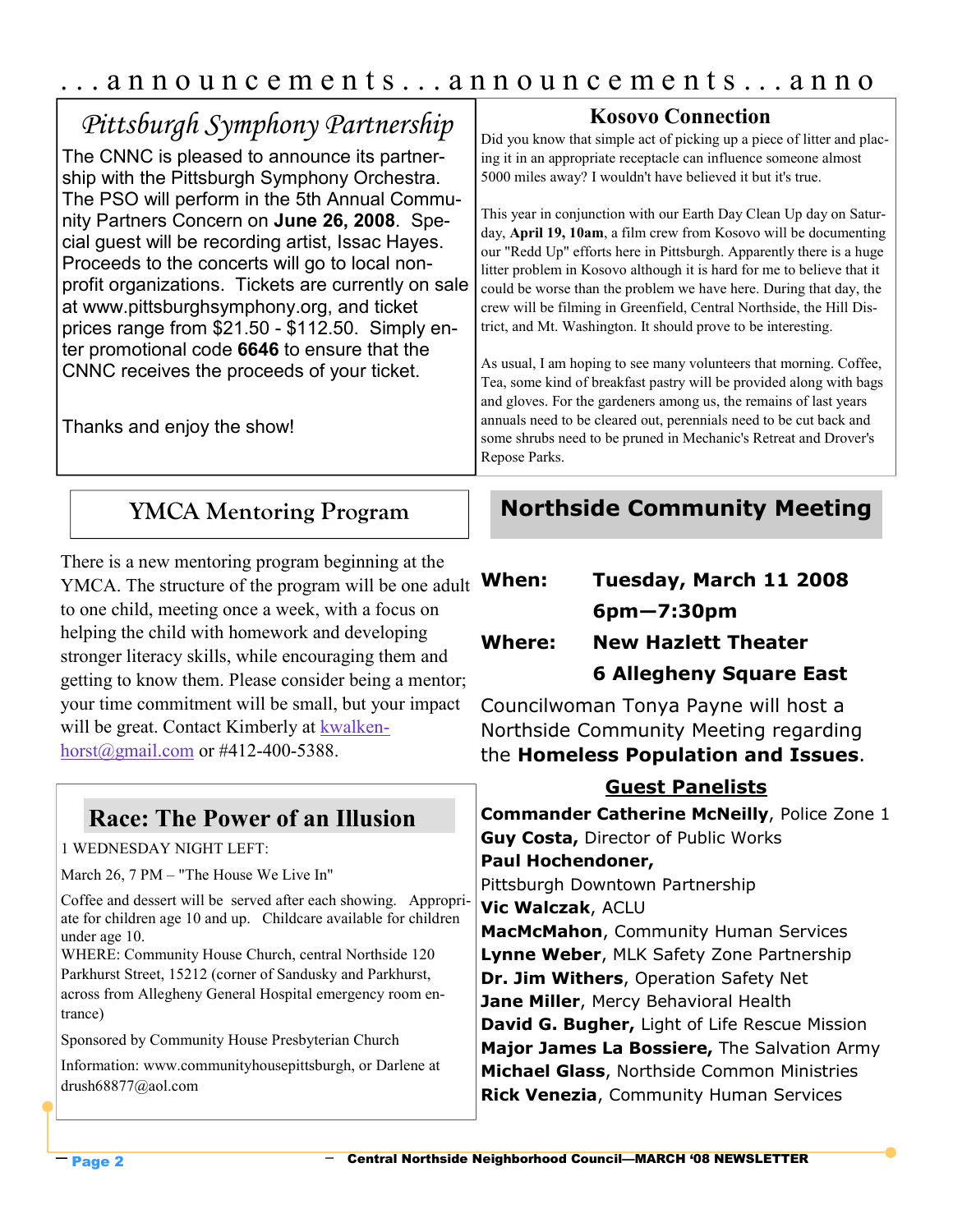## Allegheny Commons: Then and Now



Lake Elizabeth, West Park showing seating, boating, brick wall  $\&$ bedding-out (pre-1912)

Lake Elizabeth looking south.

#### COMING SOON: SUMMER STOOP **GROUPS**

#### By Diana Nelson Jones

Starting in April, the engagement committee of the CNNC will begin enlisting a handful of friends throughout the neighborhood to initiate a series of "group stoops" -- impromptu social gatherings that many of us join on our own streets regularly in nice weather. This new spin on an old social idea is to initiate group stoops with people we don't know beyond maybe recognition on the sidewalk.

I came to this idea one day last summer when I was interviewing neighbors for a newspaper article about a rash of fatal shootings. A black couple was sitting on their stoop on Jacksonia and they gladly talked to me, but they didn't want to give their names, in fear of retaliation. I realized as we chatted that I liked this couple and really did want to know their names, for my own sake. As I walked home, I thought that one day soon I would return to their stoop and ask them if we could plan a social stoop gathering-- them and some of their friends and me with some of mine, with some snacks and beverages thrown in.

This was the paradigm I proposed to the engagement committee last month, and the couple on Jacksonia will be first on my list as we kick off this outreach.

The disconnect between blacks and whites is a nationwide burden, but we in the Central Northside have a great opportunity because we are so integrated. It is a demographic fact that needs a social counterpart for us to have better lives. The more we get to know each other and share infor-

mation, the less chance we have to misunderstand each other's motives. More of us will have each other's back. We will knit support of each other into our day and show others, say, in chance meetings on the street, that connections are slowly being woven. We will be less susceptible to rumors, more willing to take part in neighborhood doings and more capable of getting what 99.9 percent of us desperately want -- a safe place where community lives up to its meaning.

So be looking for the stoop squads, or let the CNNC know you'd like to be in one. And feel free to follow their lead.

## SAVE THE DATE!

Mark your calendars for these upcoming Allegheny Heart Institute Fundraisers:

Prescription for a Healthy Heart

April 29, 2008, 11:00am to 2:00pm

Magovern Conference Center Exhibit Area

Get ready for the James A. Magovern, M.D., Memorial Hearts in the Park Walk and a heart-healthy lifestyle with this one-day event that will focus on preventive heart care, a healthy diet and fitness regimens including relaxation therapies, such as massage. This event is free to the public.

#### James A. Magovern, M.D., Memorial Hearts in the Park Walk

Saturday, May 3 2008, 9am

Rain or shine, Allegheny Commons Park

This fun walk through Allegheny Commons Park, the "heart" of Pittsburgh's historic Northside is open to everyone. Your registration fee of \$20 will support both the Allegheny Heart Institute and the restoration of Allegheny Commons Park.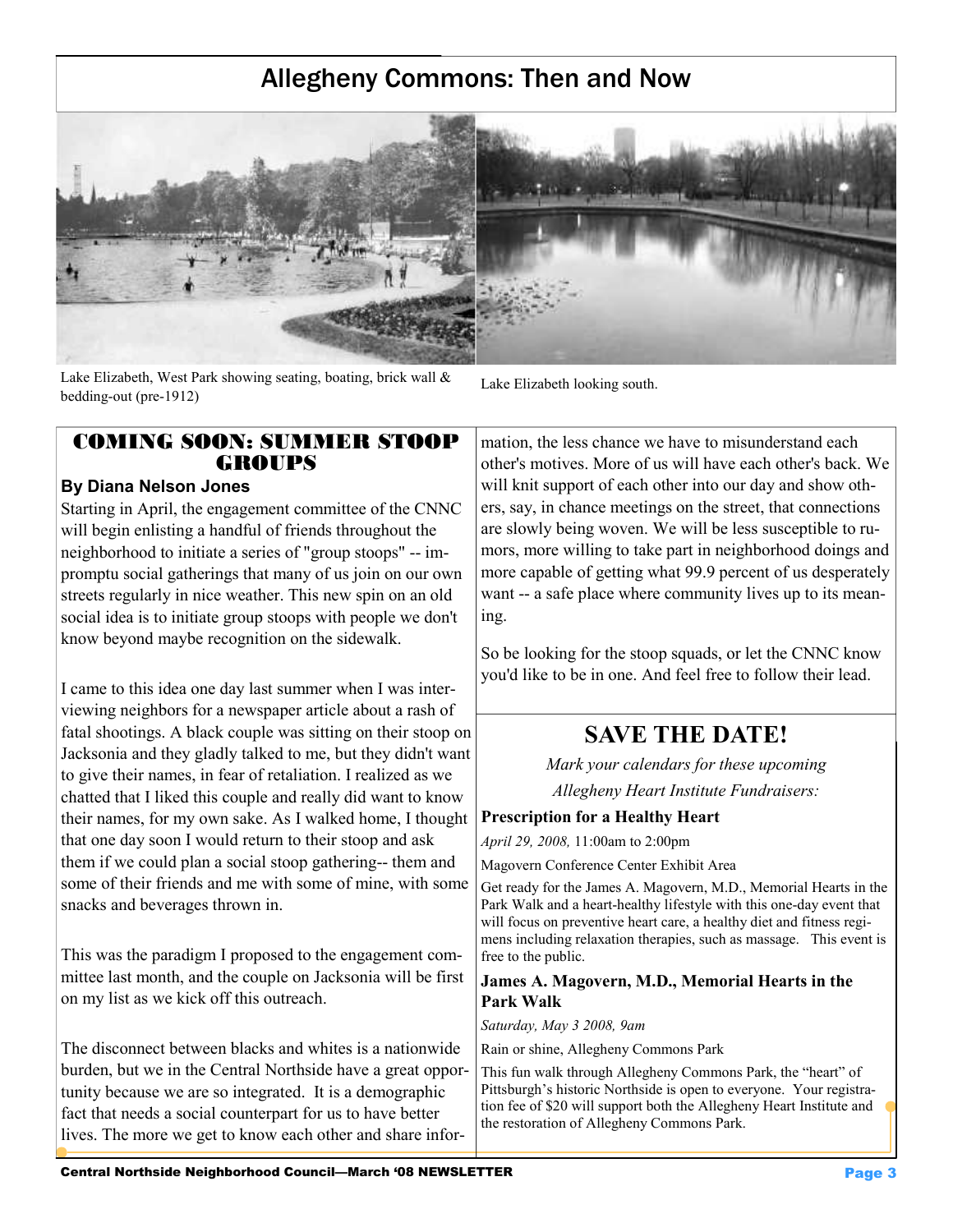# Draft 2008 - Strategic Plan Summary

| <b>Membership Committee</b>                                                                                                                                          | Please look to the left to see a draft summary of the                                                                                                           |
|----------------------------------------------------------------------------------------------------------------------------------------------------------------------|-----------------------------------------------------------------------------------------------------------------------------------------------------------------|
| Outcome: To increase CNNC membership by 150% with<br>respect to 2007. Targets include:                                                                               | CNNC 2008 Strategic Plan.                                                                                                                                       |
| (1) To conduct membership drive to recruit members<br>from all parts of the neighborhood.                                                                            | We are requesting you to provide us with your com-<br>ments, questions and suggestions by April 1 so that                                                       |
| (2) To improve and maintain distribution of newsletter                                                                                                               |                                                                                                                                                                 |
| (3) To provide welcome packets for new members                                                                                                                       | we can incorporate them into the plan before we seek<br>CNNC membership approval at the April 14 Mem-                                                           |
| (4) To use electronic media more effectively                                                                                                                         | bership Meeting. If you are inspired, you can also                                                                                                              |
| <b>Engagement Committee</b>                                                                                                                                          | join a committee whose purpose matches your inter-                                                                                                              |
| Outcome: To build relationships among neighborhood<br>residents of all socio- and economic lifestyles, while having<br>fun. Targets include:                         | ests. Call, email, write or come down to the CNNC<br>office.                                                                                                    |
| (1) To meet face-to-face with majority of Central North-<br>side residents                                                                                           | What was the process to generate this draft plan sum-                                                                                                           |
| (2) To organize social, "block events"                                                                                                                               | mary? During the summer of 2007 CNNC volunteers<br>interviewed a cross-section of 68 Central Northsiders<br>to see what they liked and wanted to work on in the |
| (3) To obtain feedback on interests and needs of commu-<br>nity                                                                                                      |                                                                                                                                                                 |
| (4) To initiate "Stoop Groups" (see page 3)                                                                                                                          | neighborhood. The priority areas of public safety,                                                                                                              |
| (5) To plan and execute Summer Street Party and<br><b>Thanksgiving Dinner</b>                                                                                        | litter and beautification, housing, increasing under-<br>standing among neighbors and youth are addressed<br>throughout the plan.                               |
| <b>Community Planning Initiatives Committee</b>                                                                                                                      |                                                                                                                                                                 |
| <b>Outcome: To facilitate and implement Central Northside</b><br>Neighborhood Plan; create a pipeline of residential and<br>commercial development. Targets include: | Four committees worked since January 28 to articu-<br>late how to achieve the outcomes named in the                                                             |
| (1) To make GIS-based neighborhood data & mapping<br>system                                                                                                          | CNNC board planning retreat last summer and, in                                                                                                                 |
| (2) To facilitate Central Northside Neighborhood Plan                                                                                                                | some cases, adjusted since then. The committees and<br>participants are named below.                                                                            |
| (3) To create business plan for housing and commercial<br>development                                                                                                |                                                                                                                                                                 |
| (4) To capitalize property acquisition fund                                                                                                                          | <b>Membership Committee: Dr. Avis Ellis, Claudia</b>                                                                                                            |
|                                                                                                                                                                      | Keyes, Deborah McCree, Lydia Wade                                                                                                                               |
| <b>Litter and Beautification Committee</b><br><b>Outcome: To improve Central Northside gateways, street-</b>                                                         |                                                                                                                                                                 |
| scapes, facades, and to ensure litter and infrastructure<br>management. Targets include:                                                                             | <b>Engagement Committee: Joanna Deming, Fred</b><br>Fortson, Diana Nelson-Jones, Janet Holtz, Jennifer                                                          |
| (1) To devise and implement North Ave. beautification<br>strategy                                                                                                    | Russell, Glenn Woodard, Lydia Wade, Lynne Weber                                                                                                                 |
| (2) To ensure litter control by coordinating street and leaf<br>cleaning with DPW                                                                                    | <b>Community Planning Initiatives Committee:</b>                                                                                                                |
| <b>Development Committees</b>                                                                                                                                        | David Bugher, Joanna Deming, Gavin Deming, Jen-                                                                                                                 |
| Outcome: To develop further the Federal and North Ave.<br>corridor. Targets include:                                                                                 | nifer Flanagan, Joan Kimmel, Dennis McAndrew,<br>Jenn Tharp, Glenn Woodard, Randy Zotter                                                                        |
| (1) Federal Hill-to build and sell homes in Phase 1                                                                                                                  |                                                                                                                                                                 |
| (2) Ferris Apartments—to package financing and begin<br>construction                                                                                                 | <b>Litter &amp; Beautification Committee:</b>                                                                                                                   |
| (3) Federal/North-to work with URA and PHLF to com-<br>plete feasibility analysis                                                                                    | John Augustine, Chantel Blake, John Canning, John<br>Engle, Dave Holliday, Tracy Mortimore                                                                      |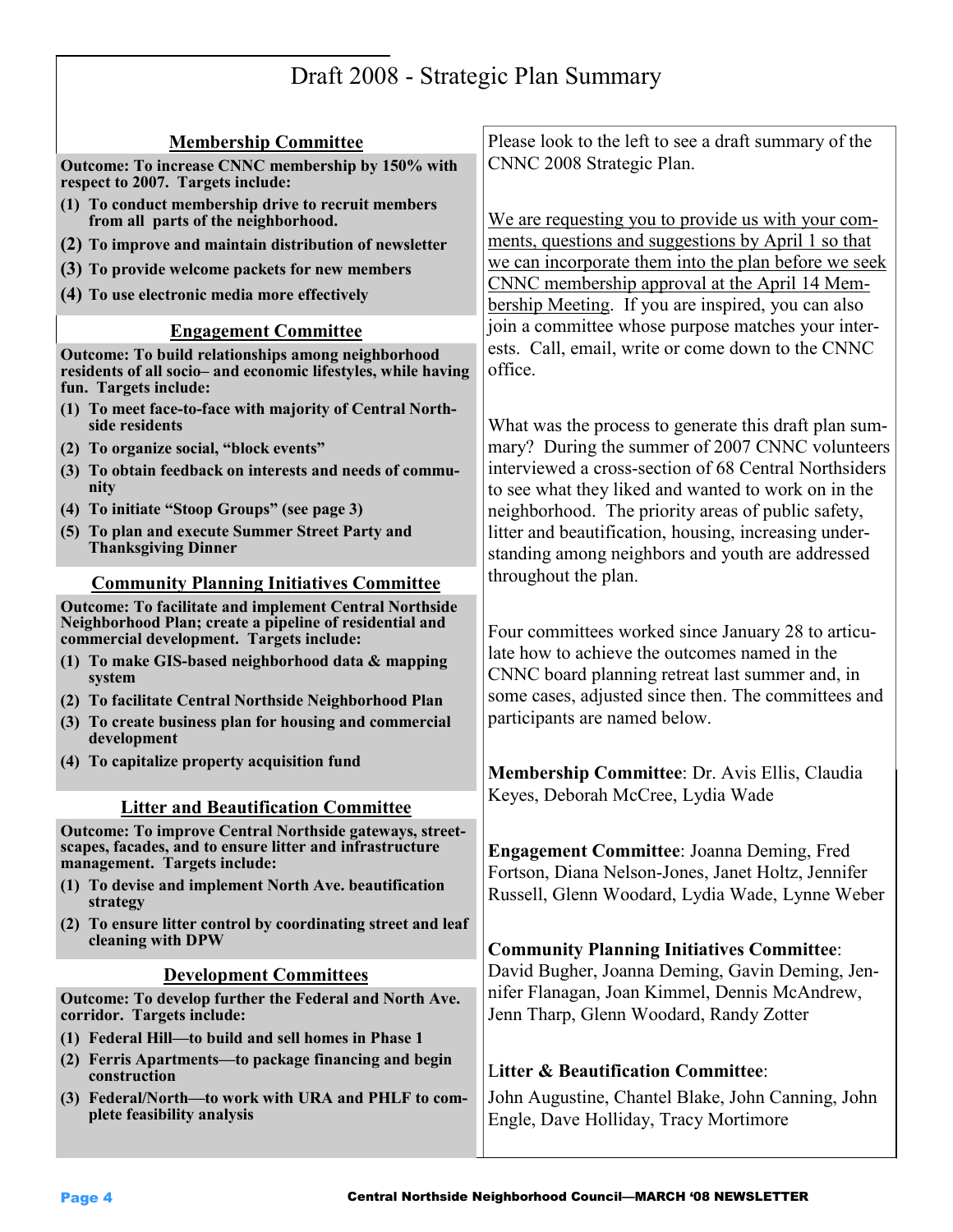### A Note from the Executive Director

Today is "a beautiful day in the neighborhood." The sun and warmth are melting the ice. Spring is near.

 In the Jewish calendar, spring is also the season for Passover, the exodus of the Israelites from the bondage of Egypt to freedom. Yet we are commanded to remember the exodus from Egypt. Why all this remembering about leaving Egypt?

The answer lies in the Hebrew word for Egypt: *mitzrayim*. The underlying meaning of this word is something akin to "narrow place" or "constriction." The daily remembering of the intervention of the Almighty to enable a whole people to leave a place of constriction empowers us to push forward against the internal barriers and constrictions we encounter. The precedent of the exodus is a daily reminder of the possibility to be our best selves in our current existence against all odds. From this we draw our faith that our Creator wants us to succeed.

So, you ask, how does this relate to CNNC on a beautiful day?

 It relates perfectly! CNNC is all about individuals leaving their isolation—places of constriction and narrowness—and working towards unity for purposes bigger than themselves. The irony is that at the moment when we set aside "me" and trade it for "we", amazing things start happening. That moment is precisely the time of greatest challenge. Our struggle is to be the individual that we are while using our unique talents for a good greater than we are as individuals.

 This has been the history and purpose of CNNC. Let me share with you two Central Northside people I have met, people on whose shoulders we stand, on whose accomplishments we draw inspiration.

 \* Sam (name changed) is now 94. Through construction and steel he made his living. Now limited to using walker, he shares that in another time, when the coal truck made a delivery to his home, he would pack

 containers into the back seat of his car and deliver coal to families with children without shoes. And later he brought them shoes, too. Today those same children have families of their own and come to visit him daily to look in on the man who gave them all he could. Sam celebrates his birthdays in a new apartment in Arch Court, which CNNC sponsored as an affordable housing development for seniors.

 \* John (name changed) is a founder of CNNC and is a contributing member of the board to this day. He re cently served on the ad-hoc committee that assisted me in screening and hiring CNNC's new Community Organ izer. He is a lay leader of his church and has met and advocated with every Pittsburgh mayor for more than four decades. He helped establish the Martin Luther King school. He served in the United States Army and saw the world. When not involved with the community, he cares for his wife with dignity and lives in his family home.

 The potential for enduring success in the Central Northside has never been greater. CNNC relies on ordinary, extraordinary people like the ones described above. CNNC is made of people like you, who join, select leaders, get involved with committees and events, and plant spring flowers in the Central Northside.

 During this spring membership drive, take advantage of CNNC's invitation to leave your constricted, narrow place and enter into unified, purposeful action with your neighbors. If you pay with single dollar bills, it says right there: "E pluribus unum", from the many comes one.

### Contact Us

Michael Barber: Executive Director, mbarber@centralnorthside.com

Aaron Churchill: Community Outreach Organizer, achurchill@centralnorthside.com

Morgan Ress: Community Planning Initiatives Coordinator, morgan@centralnorthside.com

#### Are you getting your CNNC Newsletter?

Central Northside Neighborhood Council wants to know, are you receiving a hand delivered monthly newsletter at your residence? If NOT please tell us. Call 412-231-7742 to give us your address.

#### Thanks & April Newsletter Deadline

Thanks to all contributors of articles and to Allegheny General Hospital for sponsoring the printing of the CNNC Newsletter. April Newsletter Deadline: April 7, 2008